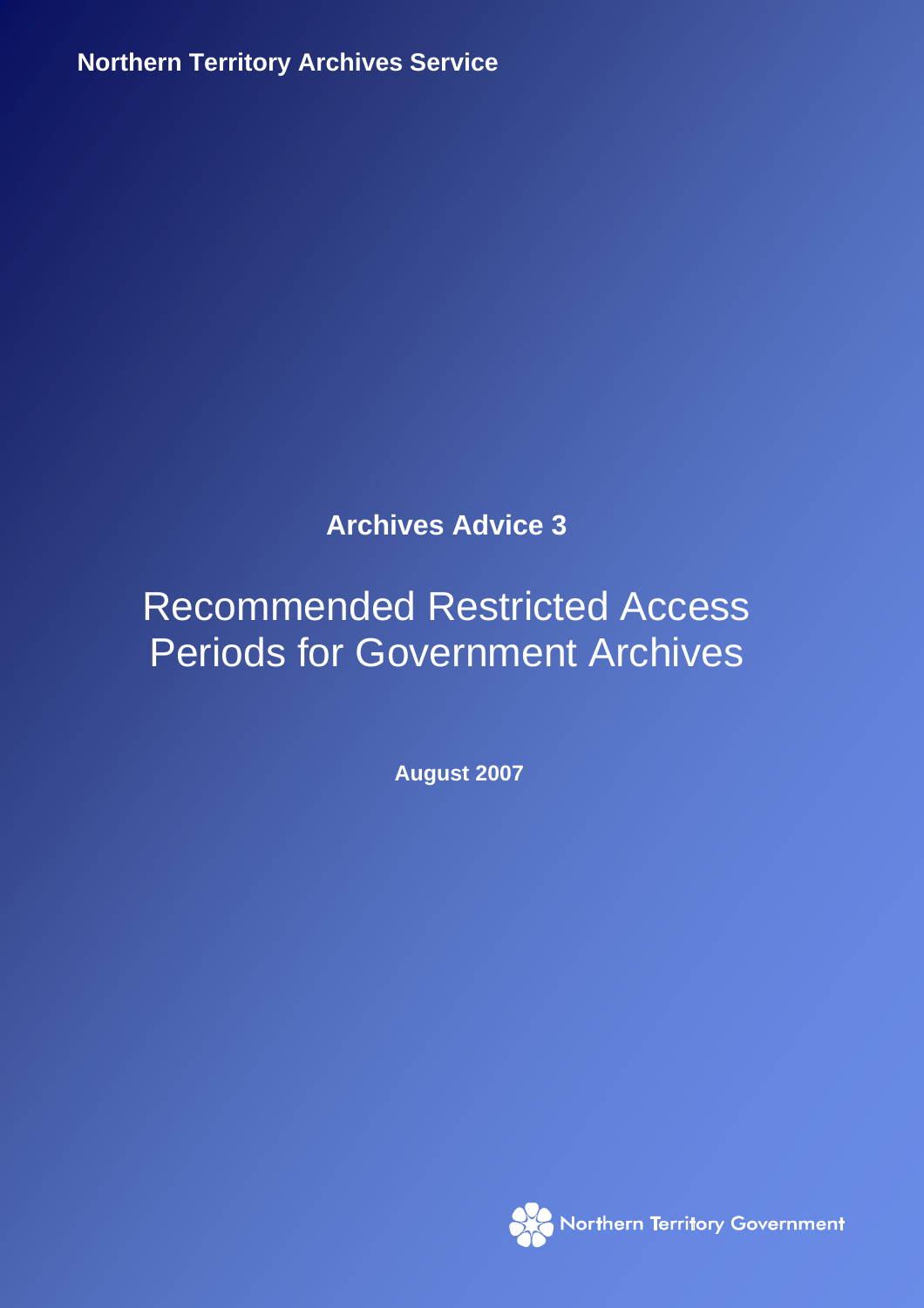For information and advice, please contact

NT Archives Service GPO Box 874 Darwin NT 0801

Telephone: (08) 8924 7677 Facsimile: (08) 8924 7660<br>Website: http://www.nt.go http://www.nt.gov.au/dcis/nta/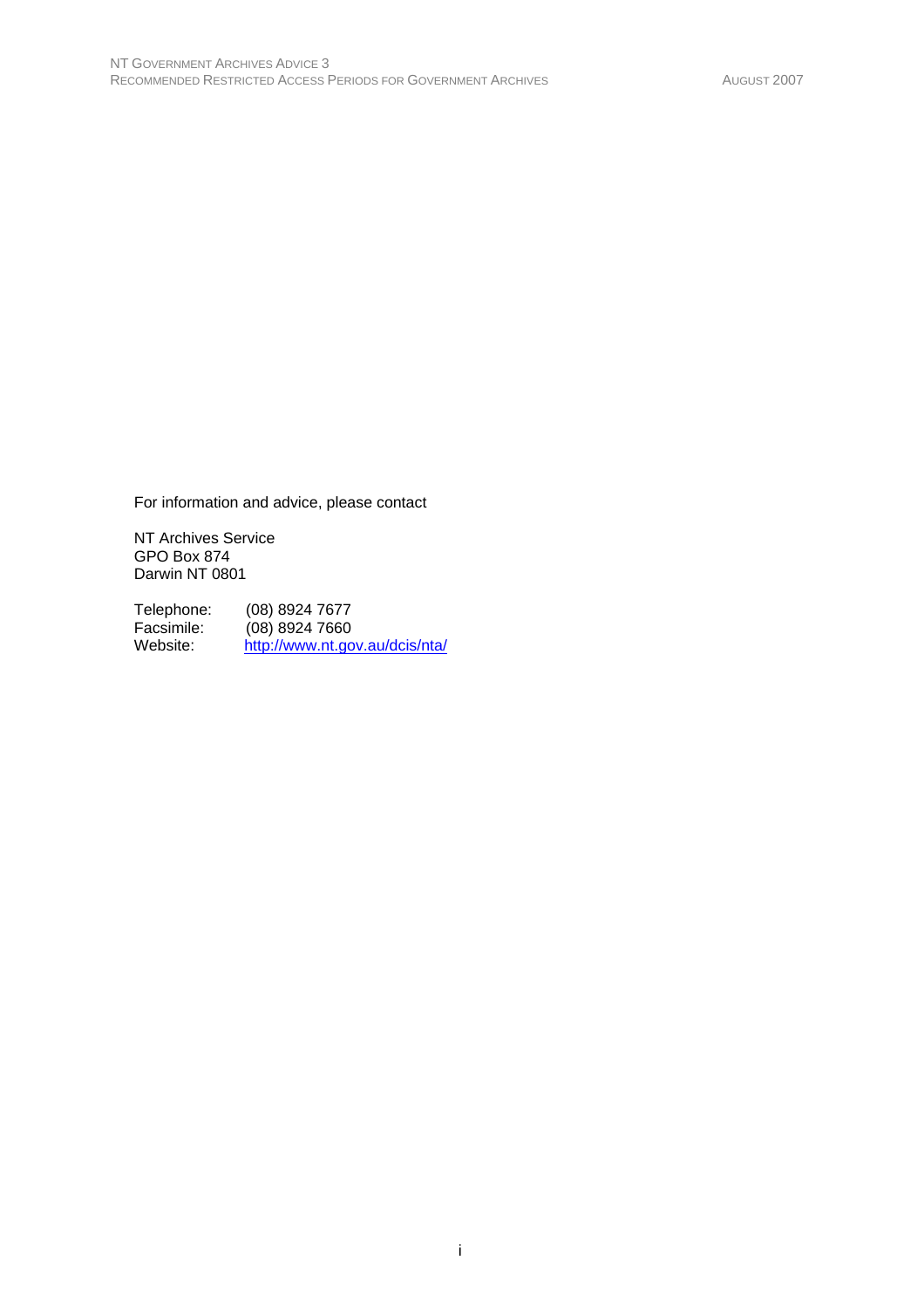## **TABLE OF CONTENTS**

| Determining Open Access Period 2           |  |
|--------------------------------------------|--|
|                                            |  |
| Public Interest Issues to Consider 3       |  |
| Government Archives Relating to            |  |
|                                            |  |
| Government Archives Relating to Children 4 |  |
| Recommended Restricted Access Periods 4    |  |
|                                            |  |
|                                            |  |
|                                            |  |
|                                            |  |
|                                            |  |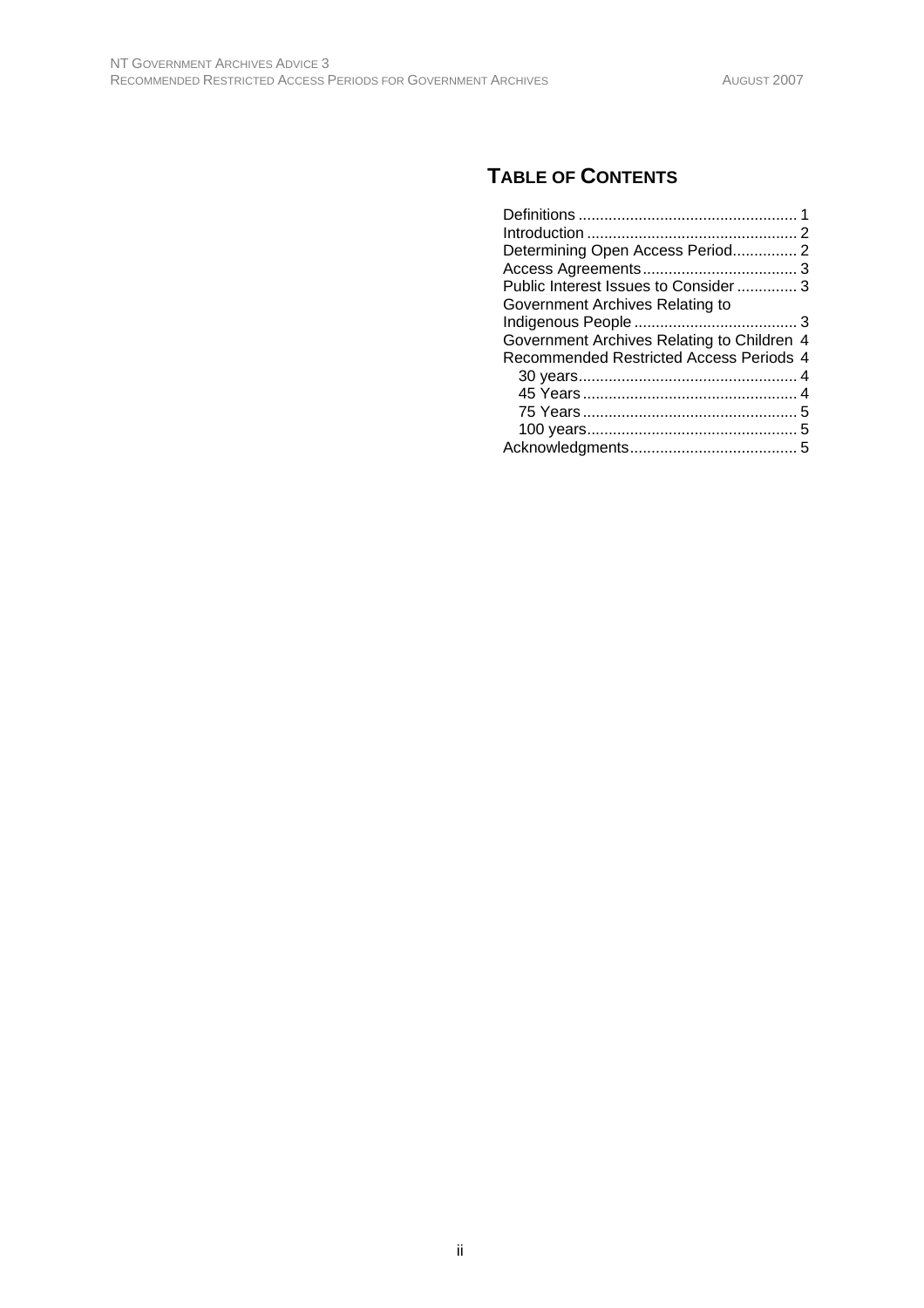#### **DEFINITIONS**

| <b>Appraisal</b>                                 | The process of evaluating business activities to determine which records<br>need to be captured and how long the records need to be kept to meet<br>business needs, to maintain organisational accountability and<br>community expectations.                                                   |
|--------------------------------------------------|------------------------------------------------------------------------------------------------------------------------------------------------------------------------------------------------------------------------------------------------------------------------------------------------|
| <b>Archive</b>                                   | A record of permanent value that forms part of the Territory Archives. <sup>1</sup>                                                                                                                                                                                                            |
| <b>Disposal</b>                                  | A range of processes associated with implementing authorised decisions<br>about records retention, destruction, rearrangement, migration or<br>transfer of custody or ownership.                                                                                                               |
| <b>Disposal schedule</b>                         | A formal policy, authorised jointly by the Chief Executive of an NT<br>Government public sector organisation and the NT Archives Service,<br>that defines the temporary or permanent status, retention period and<br>consequent disposal actions authorised for classes of records.            |
| Open access period                               | The period during which the public can routinely access government<br>archives held in the custody of the NT Archives Service. The open<br>access period begins after the end of the restricted access period.                                                                                 |
| <b>Permanent records</b>                         | Records of permanent value which are in the custody of a public sector<br>organisation. When permanent records are transferred into the custody<br>of the NT Archives Service, they are considered an archive and form<br>part of the Territory Archives (see Archive and Territory Archives). |
| <b>Public sector organisation</b>                | An agency as defined in s.5 of the Information Act.                                                                                                                                                                                                                                            |
| Record                                           | Recorded information in any form (including data in a computer system)<br>that is required to be kept by a public sector organisation as evidence of<br>the activities or operations of the organisation, and includes part of a<br>record and a copy of a record.                             |
| <b>Responsible public sector</b><br>organisation | Public sector organisation (as defined above) that is responsible for the<br>function to which the record or archive relates.                                                                                                                                                                  |
| <b>Restricted access period</b>                  | The period during which decisions on access to government archives<br>held in the custody of the NT Archives Service are made by the public<br>sector organisation responsible for the archives (s.144 of the Information<br>Act).                                                             |
| <b>Series</b>                                    | Those records or archives having the same provenance which belong<br>together because:                                                                                                                                                                                                         |
|                                                  | they are part of a discernible filing system (alphabetical,<br>numerical, chronological, or a combination of these);                                                                                                                                                                           |
|                                                  | they have been kept together because they result from the same<br>activity, or                                                                                                                                                                                                                 |
|                                                  | they are of similar formats and relate to a particular function.                                                                                                                                                                                                                               |
|                                                  | A series may consist of only one item. <sup>2</sup>                                                                                                                                                                                                                                            |
| <b>Territory Archives</b>                        | Records held on behalf of the Territory by the archives service. <sup>3</sup>                                                                                                                                                                                                                  |

<sup>1</sup>. s. 4 *Information Act*<br><sup>2</sup>. Judith Ellis (ed.) *Keeping Archives 2<sup>nd</sup> Edition,* (Australian Society of Archivists and DW Thorpe, Melbourne 1993), p.479 3 . s. 4 *Information Act*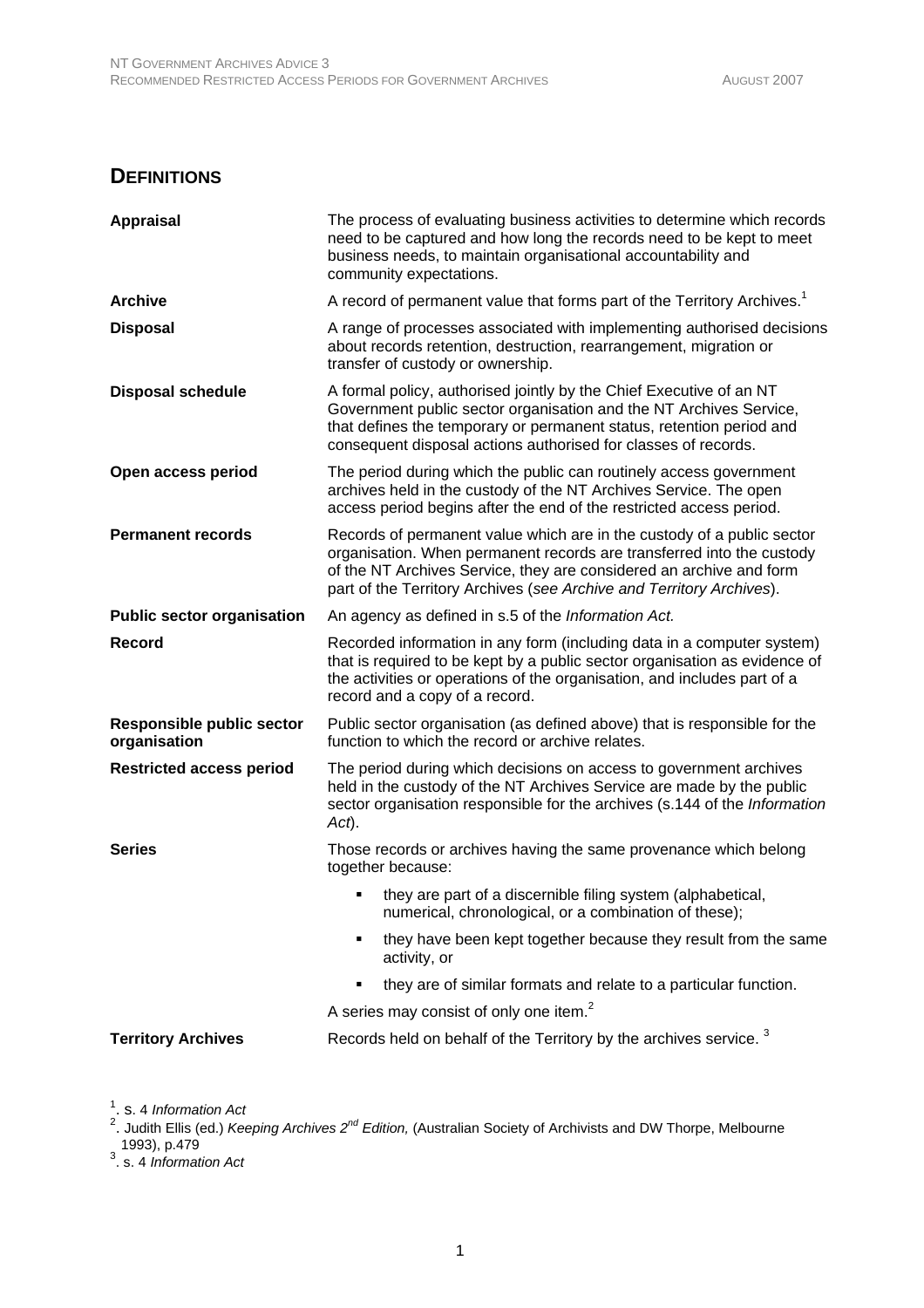#### **INTRODUCTION**

Access to government archives held by the NT Archives Service is determined in accordance with Section 142 of the *Information Act*.

The *Information Act* provides for the transfer of permanent records to the NT Archives Service, where they become part of the Territory Archives. Territory Archives are preserved for their value to the government and the community.

All government archives must be open for public access eventually. The **open access period** is the period during which the public may access the archives. Public access to government archives is restricted prior to the open access period.

The **restricted access period** for government archives in the custody of the NT Archives Service is the period during which decisions on access are made by the public sector organisation responsible for the archives.

The restricted access period is negotiated by the Chief Executive Officer of the responsible public sector organisation and the NT Archives Service at the time of transfer of the records (s.142 (1) of the *Information Act*). An Access Agreement defines when an archives series will be open to the public (see *Archives Advice 1: Access Agreements for Government Archives).*

The *Information Act* provides for an open access period for government archives commencing 30 years after their creation. If it is in the public interest a 45-year restricted

access period may apply. Further extensions of ten-year periods are permissible if it is in the public interest. However, all government archives must be open after a maximum restricted access period of 100 years.

Decisions about access to government archives during the restricted access period are made by the responsible public sector organisation (see *Archives Advice 4: Public Access to Government Archives in the Restricted Access Period).* 

#### **DETERMINING OPEN ACCESS PERIOD**

Determination of the restricted access period for government archives should be made with the view to making archives available to the public. This is consistent with the intent of the *Information Act* which is to make government information available unless it is in the public interest to restrict access, or for the protection of privacy. In the majority of cases, government archives will be opened after a restricted access period of 30 years.

A decision should be made with the presumption that government archives will be open to the public after 30 years. However, an appropriate balance needs to be met between providing public access to archives and any other public interests which may support a longer restricted access period.

When determining the open access period for government archives, the public interest is the factor that must be considered. The general right of access to government information as stated in Section 3.(1) (a) (ii) of the *Information*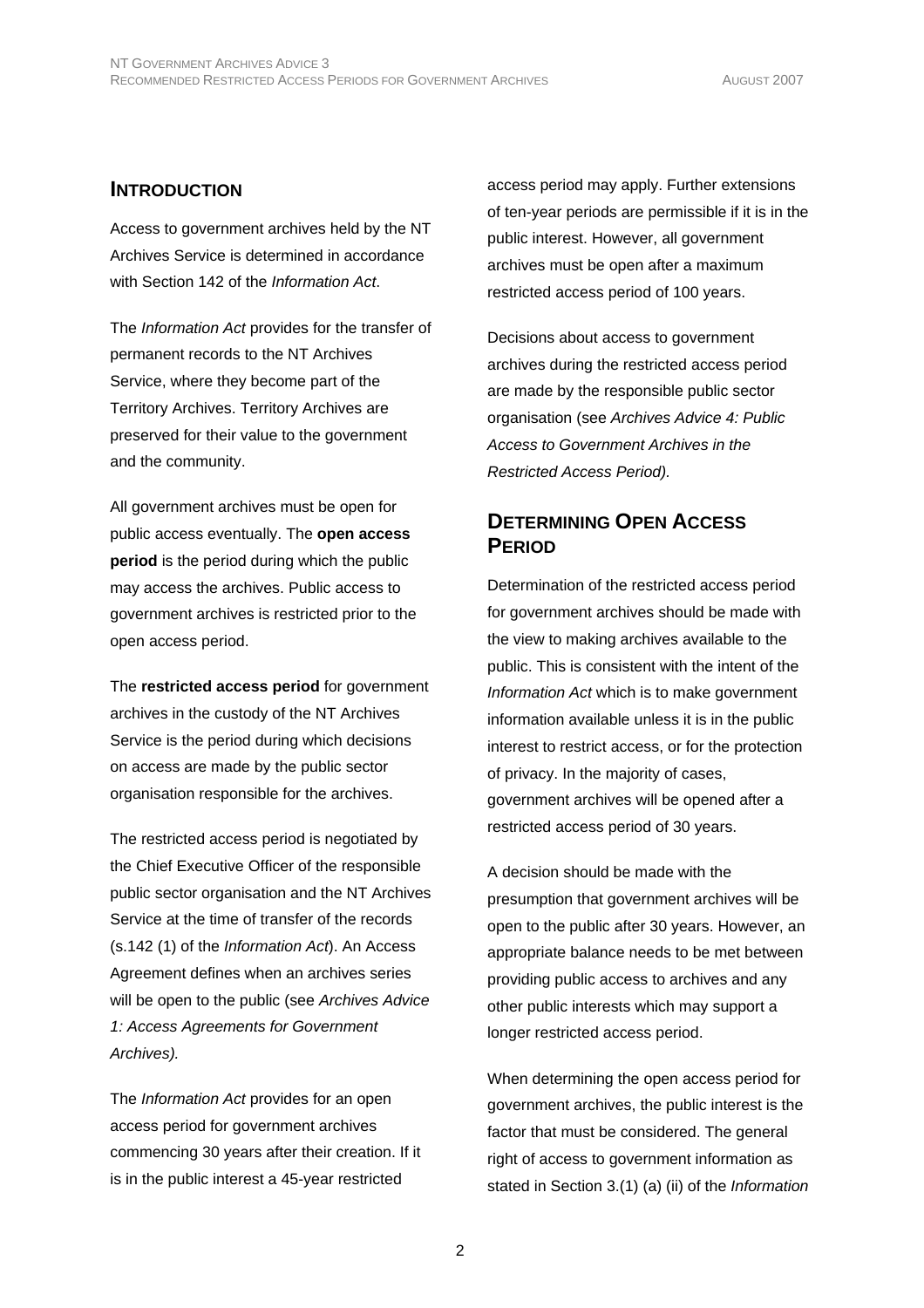*Act* is: "…limited only in those circumstances where the disclosure of particular information would be contrary to the public interest because it's disclosure would have a prejudicial effect on essential public interests or on the private and business interests of persons in respect of whom information is held by public sector organisations".

## **ACCESS AGREEMENTS**

Access agreements are negotiated between a public sector organisation and the NT Archives Service for each archives series transferred to the NT Archives Service. The Access Agreement will define the open access period. The *Information Act* provides for an open access period commencing 30 years after the date of creation or, if it is in the public interest, 45 years after the date of creation.

When it is in the public interest for an archives series to be restricted for a longer period, the responsible public sector organisation may request an extension of the restricted access period of up to 10 years.

In preparing an application for an extension of the restricted access period, the public sector organisation should review the previous determinations and consider whether the restrictions still apply with the passing of time.

Further extensions of up to 10 year periods are permissible if it is in the public interest. However, all government archives must be open for public access after a maximum restricted period of 100 years (see *Archives Advice 1: Access Agreements for Government Archives).* 

## **PUBLIC INTEREST ISSUES TO CONSIDER**

The following points may be considered aspects relating to the public interest which affects the open access of archives after 45 years or longer:

- Sensitive personal information, or information which unreasonably discloses personal affairs (not including publicly available information or information reasonably expected to be publicly available, eg name and address)
- **Information which is protected under** secrecy or confidentiality provisions in other legislation
- Information, the disclosure of which could jeopardise the future provision of information to a public sector organisation, particularly an organisation performing an investigatory function
- Information, the disclosure of which could compromise the security of a public sector organisation, an organisation regulated by the organisation or any other public sector organisation, or otherwise threaten the safety of any person
- Disclosure of information about an Aboriginal sacred site or Aboriginal tradition.

## **GOVERNMENT ARCHIVES RELATING TO INDIGENOUS PEOPLE**

When determining the restricted access period for government archives relating to indigenous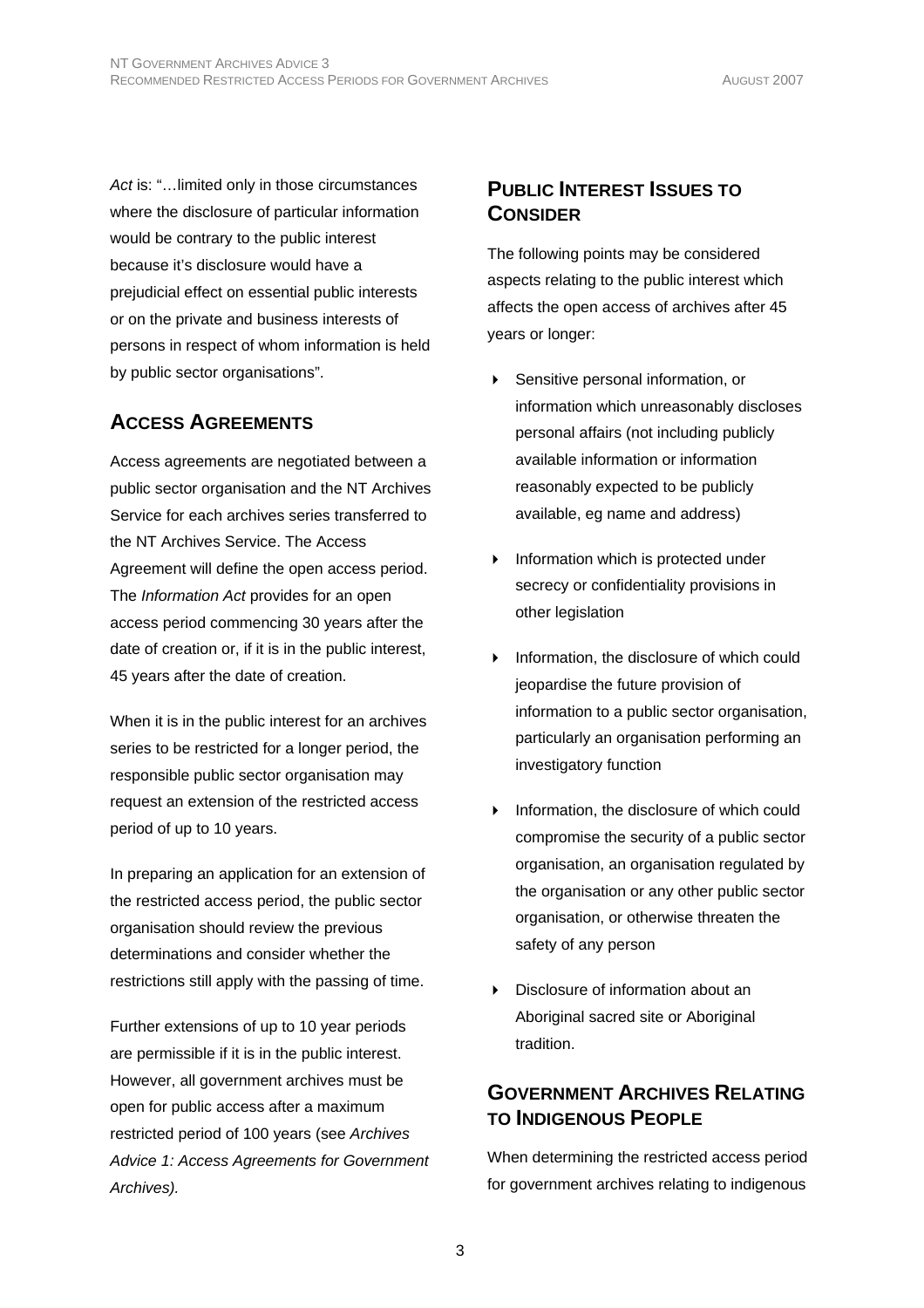people, the responsible public sector organisation will need to be aware of materials that may be considered offensive to Aboriginal and Torres Strait Islander peoples.

## **GOVERNMENT ARCHIVES RELATING TO CHILDREN**

The maximum restricted access period should be considered for government archives of a sensitive and personal nature, which refer to children eg, legal records, court records, welfare records and medical records.

The restricted access period for any archives series relating to children should also take into account the date when the child would reach the age of majority and be considered an adult.

#### **RECOMMENDED RESTRICTED ACCESS PERIODS**

#### **30 years**

The standard restricted access period for the majority of government archives is 30 years. This allows for the lessening of sensitivity and confidentiality with the passing of time.

After 30 years, the release of low level personal information eg, name, address, date of birth, place of birth is no longer considered sensitive. Information that is publicly available or reasonably expected to be publicly available should be available on open access.

Some types of government archives which may be open for public access after 30 years include:

- Administrative correspondence
- Business records and commercial information
- **Land and mining leases**
- Police journals
- Local government records
- Primary production and fisheries records
- Ports and harbours records
- Survey and mapping records
- Water resources records
- School registers
- Prison registers
- Tourism records
- Railway and construction records
- Sporting records
- Housing records
- Cabinet records.

#### **45 Years**

Government archives which contain legal details may be restricted for longer than 30 years in the public interest due to the sensitive nature of the information recorded in them. A restricted access period of 45 years allows for the sensitivity of the archives to diminish. Some examples of government archives